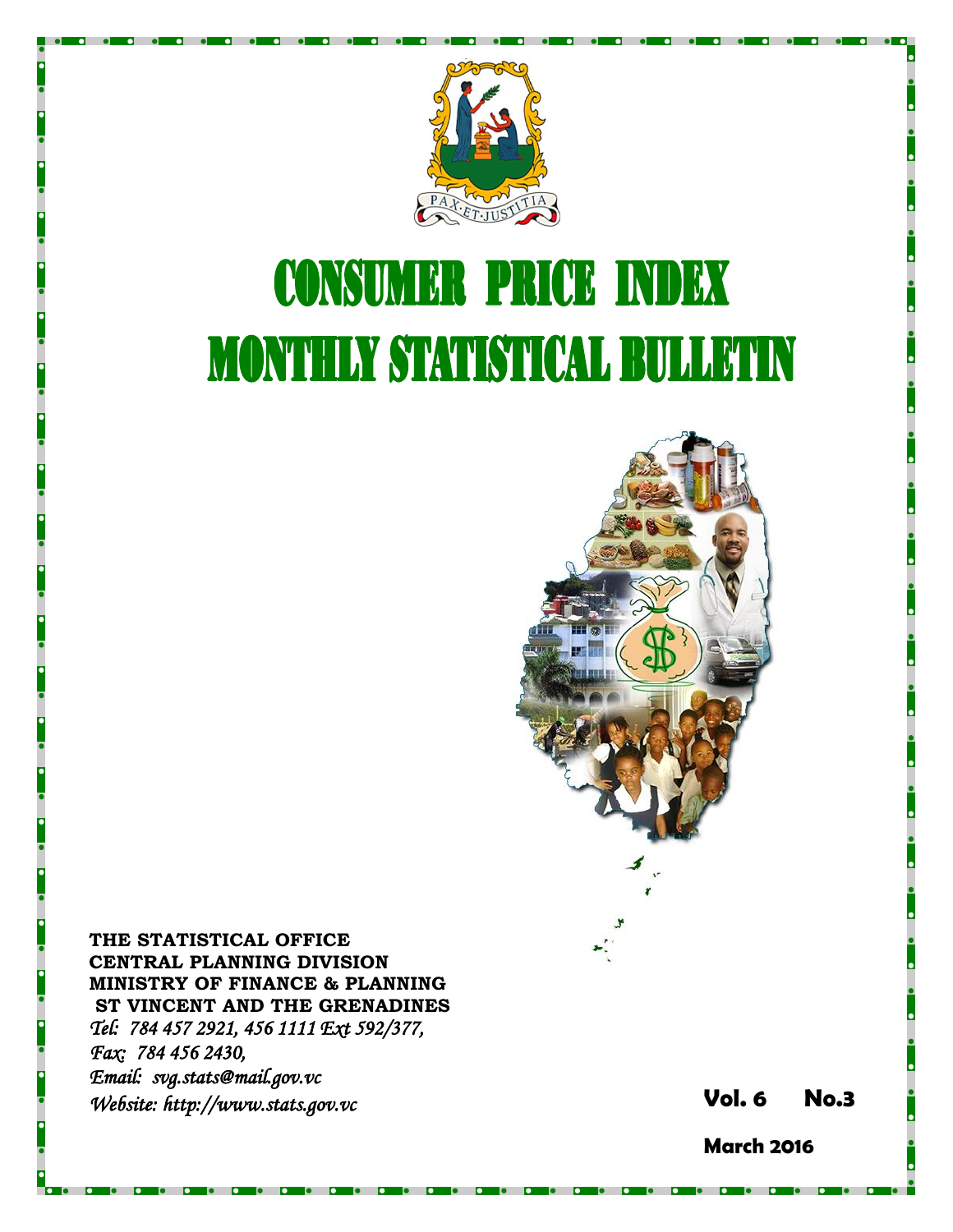## **TABLE OF CONTENTS**

## **Page No.**

|                | Analysis $-$                                                                  | 1  |
|----------------|-------------------------------------------------------------------------------|----|
|                |                                                                               |    |
| Table No.      |                                                                               |    |
| $\mathbf{1}$   | Average Retail Price of Selected Items                                        | 3  |
| $\overline{2}$ | Average Retail Price of Selected Items MARCH 2016 compared<br>With MARCH 2015 | 4  |
| 3              | The Consumer Price Index by main groups                                       | 8  |
| 4              | The Consumer Price Index contribution to change by Groups                     | 10 |
| 5              | Monthly Items by Group                                                        | 11 |
|                | Chart No.                                                                     |    |
|                | 1 COICOP Percentage Change for the Month of MARCH 2016                        | 9  |

\* \* \*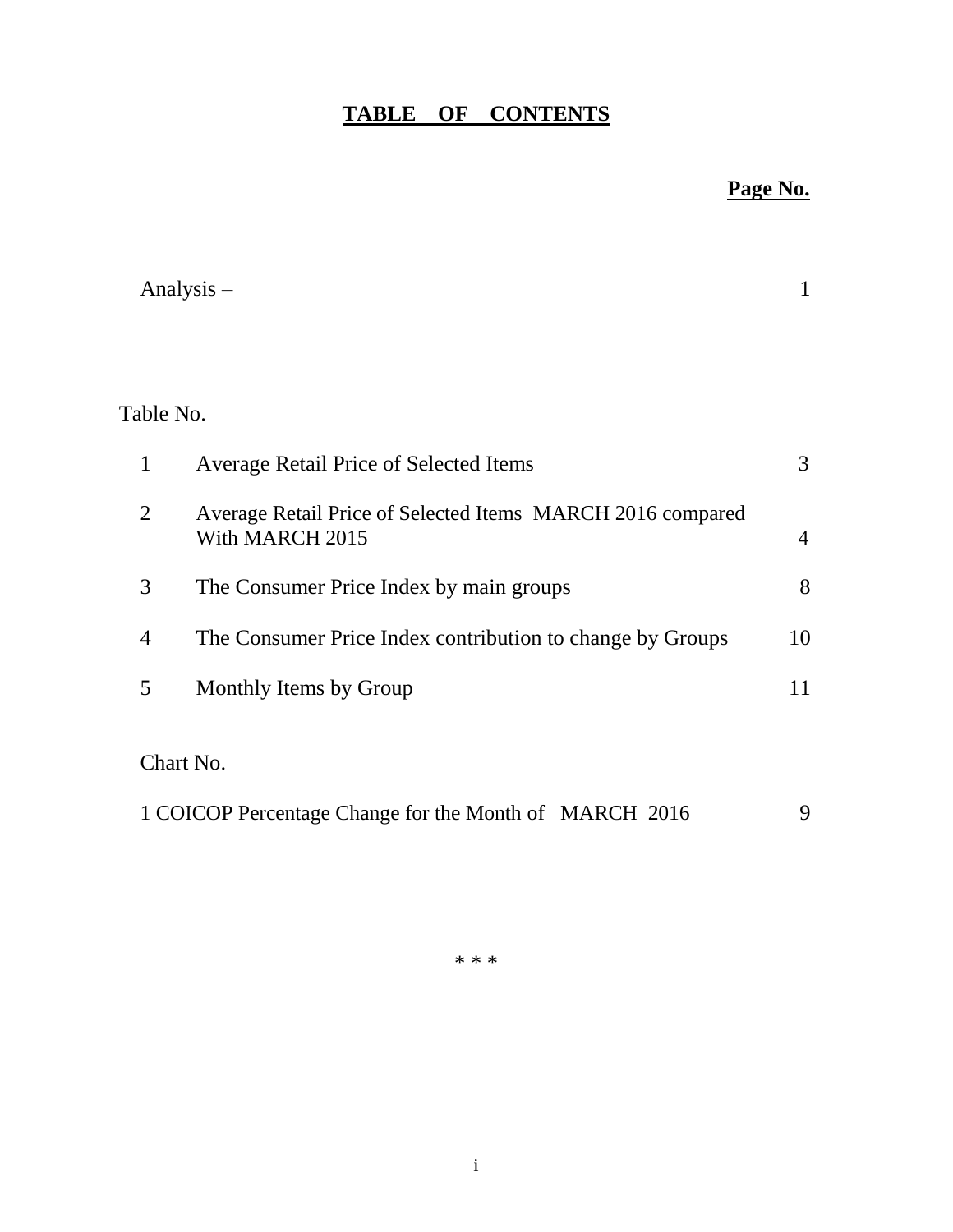### **MARCH 2016**

The consumer price index recorded an increase of 0.2 percent for the month of March. The "All Items" index was registered at 104.8 for the month of January 2016, in contrast to 104.6 registered for February 2016. The "point to point" inflation rate was recorded as negative 0.7 percent.

Four (4) groups recorded increases during the month: "Housing, Water, Electricity, Gas and other Fuels" (0.6 percent), "Transport" (0.3 percent), "Alcoholic Beverages, Tobacco & Narcotics" (0.1 percent) and "Recreation and Culture" (0.1 percent). Two (2) groups recorded decreases for the month "Food and Non-Alcoholic Beverages" (0.4 percent) and "Health" (0.2 percent). Six groups remained unchanged, "Clothing and Footwear", "Furnishings, Household Equipment & Household Maintenance", "Education", "Restaurants and Hotels", "Communication" and "Miscellaneous Goods and Services".

The group index for "Housing, Water, Electricity, Gas and Other Fuels" increased by 0.6 percent due mainly to an increase in the price of electricity (3.7 percent). Similarly, the index for "Transport" increased by 0.3 percent as a result of increase prices for passenger airfare from St Vincent and the Grenadines to St. Lucia (34.2 percent), Trinidad and Tobago (21.6 percent) and New York (12.4 percent).

Consequently, the increase in the "Alcoholic Beverages, Tobacco & Narcotics" group index resulted from an increase in the prices for dry gin (5.9 percent), cigarettes (3.3 percent) and brandy (3.1 percent). The 0.1 percent increase the group index for "Recreation and Culture" was due to an increase in the price of a can of dog food (7.1 percent).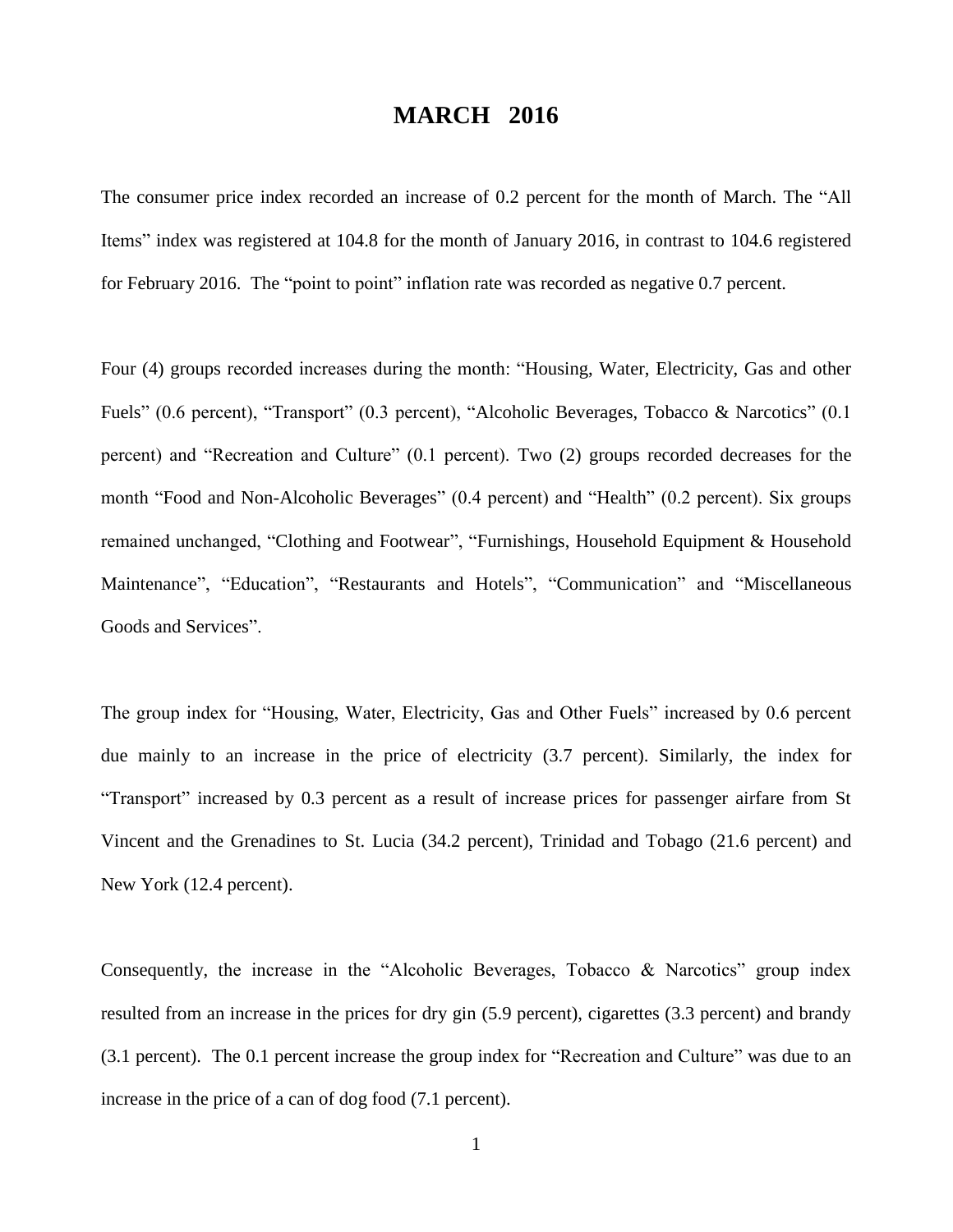The "Food and Non- Alcoholic Beverages" group index recorded a 0.4 percent decline, as a result of decreases in the prices for several food items namely; chicken - neck (25.3 percent), hot dog (22.2 percent), dasheen (15.6 percent), watermelon (10.1 percent), apple juice (9.4 percent), red apple (8.5 percent), golden apple (5.4 percent), eggs (3.4 percent), codfish (4.0 percent), evaporated milk (1.6 percent), turkey (1.3 percent) and corned beef (0.8 percent).

Meanwhile, the "Health" index registered a 0.2 percent decrease because of lower prices for drugs for diabetes (8.2 percent) and cough and cold preparation (3.2 percent).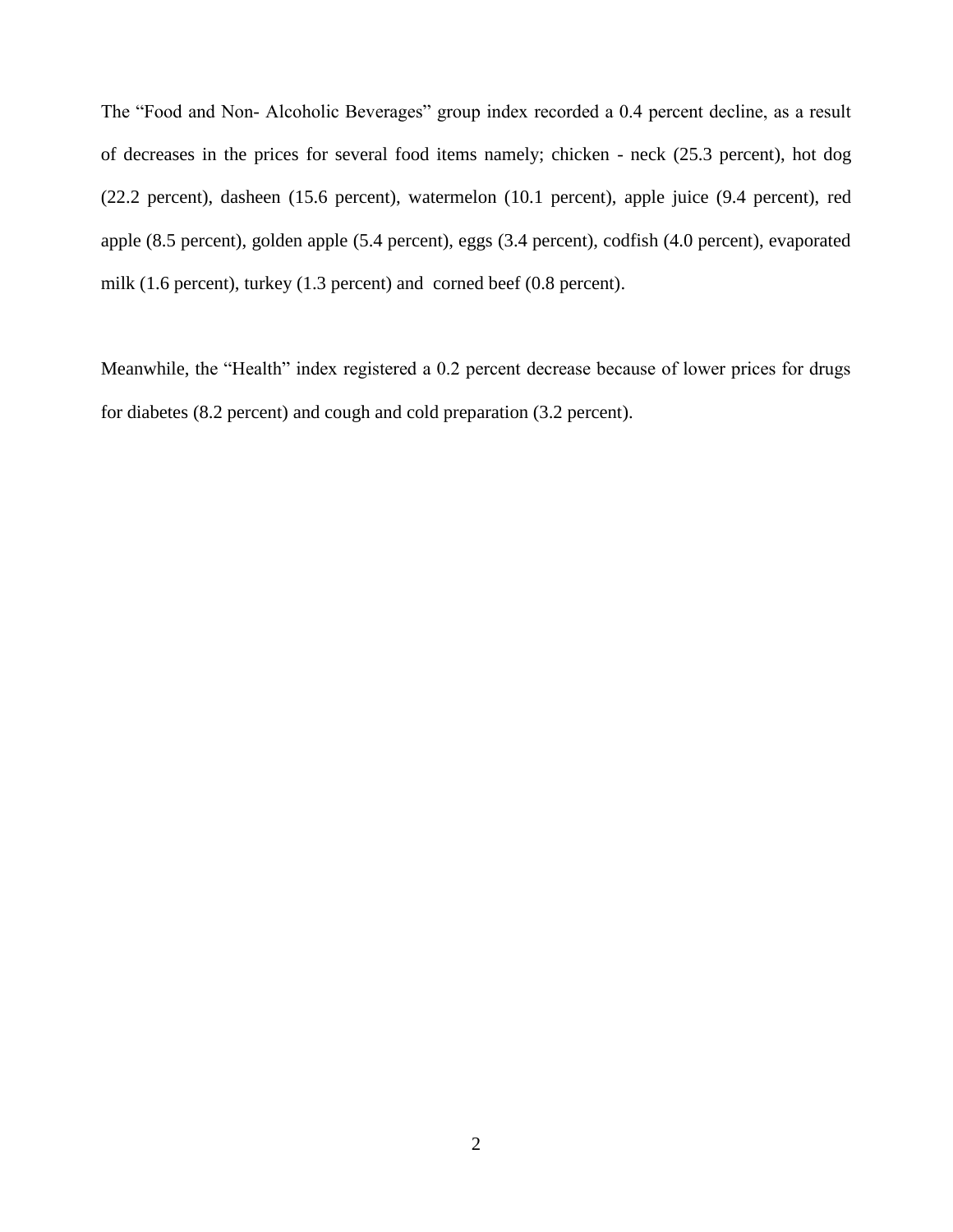#### **TABLE 1 AVERAGE RETAIL PRICE OF SELECTED ITEMS**

|                                        | <b>UNIT</b>     | <b>AVERAGE PRICE</b> |                 | <b>CHANGE</b> | <b>PERCENTAGE</b> |
|----------------------------------------|-----------------|----------------------|-----------------|---------------|-------------------|
| <b>ITEMS</b>                           | <b>OF</b>       | EC\$                 |                 | IN            | <b>CHANGE</b>     |
|                                        | <b>QUANTITY</b> | <b>MARCH</b>         | <b>FEBRUARY</b> | <b>PRICE</b>  | IN                |
|                                        |                 | 2016                 | 2016            |               | <b>PRICE</b>      |
| <b>INCREASED</b>                       |                 |                      |                 |               |                   |
| Cornflakes                             | 18oz box        | 12.20                | 11.87           | 0.33          | 2.78              |
| Sweet biscuit                          | 3.7oz Pk        | 2.19                 | 2.12            | 0.07          | 3.30              |
| Mayonnaise                             | 32oz            | 19.50                | 18.05           | 1.45          | 8.03              |
| Tomato sauce                           | 425g            | 6.90                 | 5.32            | 1.58          | 29.70             |
| Pork ribs                              | Lb              | 6.90                 | 5.60            | 1.30          | 23.21             |
| Chicken - leg quarters                 | Lb              | 2.20                 | 2.12            | 0.08          | 3.77              |
| Cigarettes                             | <b>Pkt 20</b>   | 8.75                 | 8.47            | 0.28          | 3.31              |
| Dry Gin                                | 750ml bottle    | 51.21                | 48.38           | 2.83          | 5.85              |
| <b>Brandy</b>                          | 700ml bottle    | 107.67               | 104.39          | 3.28          | 3.14              |
| <b>Electricity Consumption Charge</b>  | <b>140KWH</b>   | 99.41                | 95.87           | 3.54          | 3.69              |
| Nail, galvanise                        | Lb              | 5.85                 | 5.59            | 0.26          | 4.65              |
| Passenger Airfares from St Vincent to: |                 |                      |                 |               |                   |
| St. Lucia                              | $1-Way$         | 456.22               | 339.85          | 116.37        | 34.24             |
| Trinidad and Tobago                    | 1-Way           | 489.92               | 402.98          | 86.94         | 21.57             |
| New York                               | month           | 2833.60              | 2521.60         | 312.00        | 12.37             |
| Dog food                               | 625g tin        | 7.50                 | 7.00            | 0.50          | 7.14              |
| <b>DECREASED</b>                       |                 |                      |                 |               |                   |
| Chicken - neck                         | Lb              | 1.68                 | 2.25            | $-0.57$       | $-25.33$          |
| Turkey - wing                          | Lb              | 3.15                 | 3.19            | $-0.04$       | $-1.25$           |
| Hot dog                                | 12oz Pk         | 5.42                 | 6.97            | $-1.55$       | $-22.24$          |
| Corned beef                            | 340g tin        | 7.17                 | 7.23            | $-0.06$       | $-0.83$           |
| Codfish                                | Lb              | 14.21                | 14.80           | $-0.59$       | $-3.99$           |
| <b>Evaporated Milk</b>                 | 410g Tin        | 3.03                 | 3.08            | $-0.05$       | $-1.62$           |
| Eggs                                   | Dozen           | 8.79                 | 9.10            | $-0.31$       | $-3.41$           |
| Golden apple                           | Lb              | 1.59                 | 1.68            | $-0.09$       | $-5.36$           |
| Watermelon                             | Lb              | 3.11                 | 3.46            | $-0.35$       | $-10.12$          |
| Red Apple                              | ${\rm Lb}$      | 4.95                 | 5.41            | $-0.46$       | $-8.50$           |
| Dasheen                                | Lb              | 1.84                 | 2.18            | $-0.34$       | $-15.60$          |
| Apple juice                            | 32oz bottle     | 9.40                 | 10.37           | $-0.97$       | $-9.35$           |
| Drugs for diabetes                     | 1 month supply  | 19.94                | 21.73           | $-1.79$       | $-8.24$           |
| Cough, cold preparation                | 125ml           | 17.52                | 18.10           | $-0.58$       | $-3.20$           |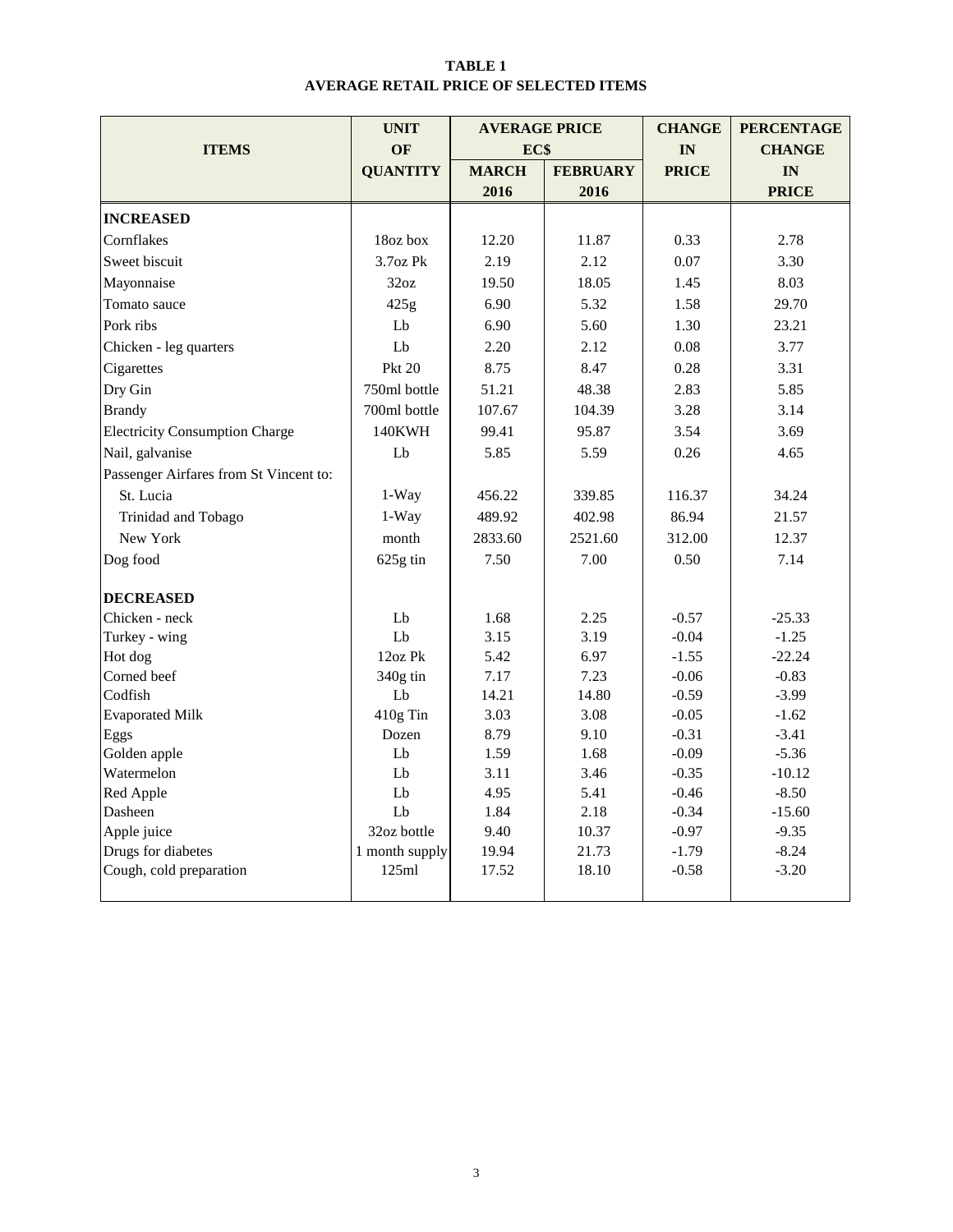#### **TABLE 2 AVERAGE RETAIL PRICE OF SELECTED ITEMS MARCH 2016 COMPARED WITH MARCH 2015**

|                                       | <b>UNIT</b>     |              | <b>AVERAGE</b> | <b>CHANGE</b> | <b>PERCENTAGE</b> |
|---------------------------------------|-----------------|--------------|----------------|---------------|-------------------|
| <b>ITEMS</b>                          | OF              | EC\$         |                | IN            | <b>CHANGE</b>     |
|                                       | <b>QUANTITY</b> | <b>MARCH</b> | <b>MARCH</b>   | <b>PRICE</b>  | IN                |
|                                       |                 | 2016         | 2015           |               | <b>PRICE</b>      |
|                                       |                 |              |                |               |                   |
| FOOD AND NON-ALCOHOLIC                |                 |              |                |               |                   |
| <b>BEVERAGES</b>                      |                 |              |                |               |                   |
| Beef - Fresh                          | Lb.             | 8.00         | 8.00           | 0.00          | 0.00              |
| Chicken - Whole                       | Lb.             | 6.06         | 6.29           | $-0.23$       | $-3.66$           |
| Chicken - Leg Quarters                | Lb.             | 2.20         | 2.79           | $-0.59$       | $-21.15$          |
| Chicken - Backs                       | Lb.             | 1.61         | 1.64           | $-0.03$       | $-1.83$           |
| Chicken - Wings                       | Lb.             | 4.72         | 4.76           | $-0.04$       | $-0.84$           |
| <b>Turkey Wings</b>                   | Lb.             | 3.15         | 3.64           | $-0.49$       | $-13.46$          |
| Fish - Fresh (Deep Sea)               | Lb.             | 9.00         | 9.00           | 0.00          | 0.00              |
| Fish - Fresh (Jacks)                  | Lb.             | 4.00         | 5.00           | $-1.00$       | $-20.00$          |
| Fish - Fresh (Robins)                 | Lb.             | 5.00         | 4.00           | 1.00          | 25.00             |
| <b>Chicken Franks</b>                 | 340 g Pk        | 5.26         | 5.34           | $-0.08$       | $-1.50$           |
| Luncheon Meat (pork)                  | 340 g           | 7.75         | 7.59           | 0.16          | 2.11              |
| Codfish                               | Lb.             | 14.21        | 15.11          | $-0.90$       | $-5.96$           |
| Cornflakes                            | 12 oz           | 13.07        | 12.27          | 0.80          | 6.52              |
| Pasta - Elbows                        | 340 g           | 4.62<br>4.49 |                | 0.13          | 2.90              |
| Milk - Evaporated                     | 410g Tin        | 3.03         | 3.40           | $-0.37$       | $-10.88$          |
| Milk - Condensed                      | 397g Tin        | 3.29         | 3.54           | $-0.25$       | $-7.06$           |
| Bread-Small Loaf, white               | 5 Pk            | 1.99         | 1.99           | 0.00          | 0.00              |
| Bread - Large Sliced Pan Loaf (white) | Each            | 4.25         | 4.25           | 0.00          | 0.00              |
| Eggs                                  | Doz             | 8.79         | 8.64           | 0.15          | 1.74              |
| Orange Juice                          | 19 oz Tin       | 8.50         | 7.87           | 0.63          | 8.01              |
| Sugar - Brown (loose)                 | Lb.             | 1.35         | 1.42           | $-0.07$       | $-4.93$           |
| Sugar - White (loose)                 | Lb.             | 1.68         | 1.74           | $-0.06$       | $-3.45$           |
| Flour - Loose                         | Lb.             | 1.40         | 1.40           | 0.00          | 0.00              |
| Flour - Packaged (white)              | $2$ kg          | 6.75         | 6.75           | 0.00          | $0.00\,$          |
| Flour - Packaged (wholewheat)         | 2 kg            | 7.39         | 7.39           | 0.00          | 0.00              |
| Rice - Loose                          | Lb.             | 1.78         | 1.78           | 0.00          | 0.00              |
| Rice - Package                        | 2 kg            | 9.14         | 9.20           | $-0.06$       | $-0.65$           |
| <b>Bananas</b>                        | Lb.             | 1.33         | 1.32           | 0.01          | 0.76              |
| <b>Breadfruit</b>                     | Lb.             | 2.62         | 2.66           | $-0.04$       | $-1.50$           |
| Eddoes                                | Lb.             | 2.74         | 2.55           | 0.19          | 7.45              |
| Dasheens                              | Lb.             | 1.84         | 1.76           | 0.08          | 4.55              |
| <b>Sweet Potatoes</b>                 | Lb.             | 2.07         | 2.00           | 0.07          | 3.50              |
| Oranges                               | Each            | 0.79         | 0.74           | 0.05          | 6.76              |
| Tomatoes                              | Lb.             | 4.90         | 2.85           | 2.05          | 71.93             |
| <b>Cooking Margarine</b>              | 445g Tub        | 7.92         | 7.90           | 0.02          | 0.25              |
| Vegetable Oil                         | Litre           | 10.73        | 10.54          | 0.19          | 1.80              |
| Powdered Chocolate                    | 300g Pk         | 10.65        | 10.58          | 0.07          | 0.66              |
| Hairoun Fruit Cocktail (not cold)     | 280 ml Bottle   | 2.31         | 2.25           | 0.06          | 2.67              |
| Vitamalt                              | 310 ml Bottle   | 5.64         | 5.59           | 0.05          | 0.89              |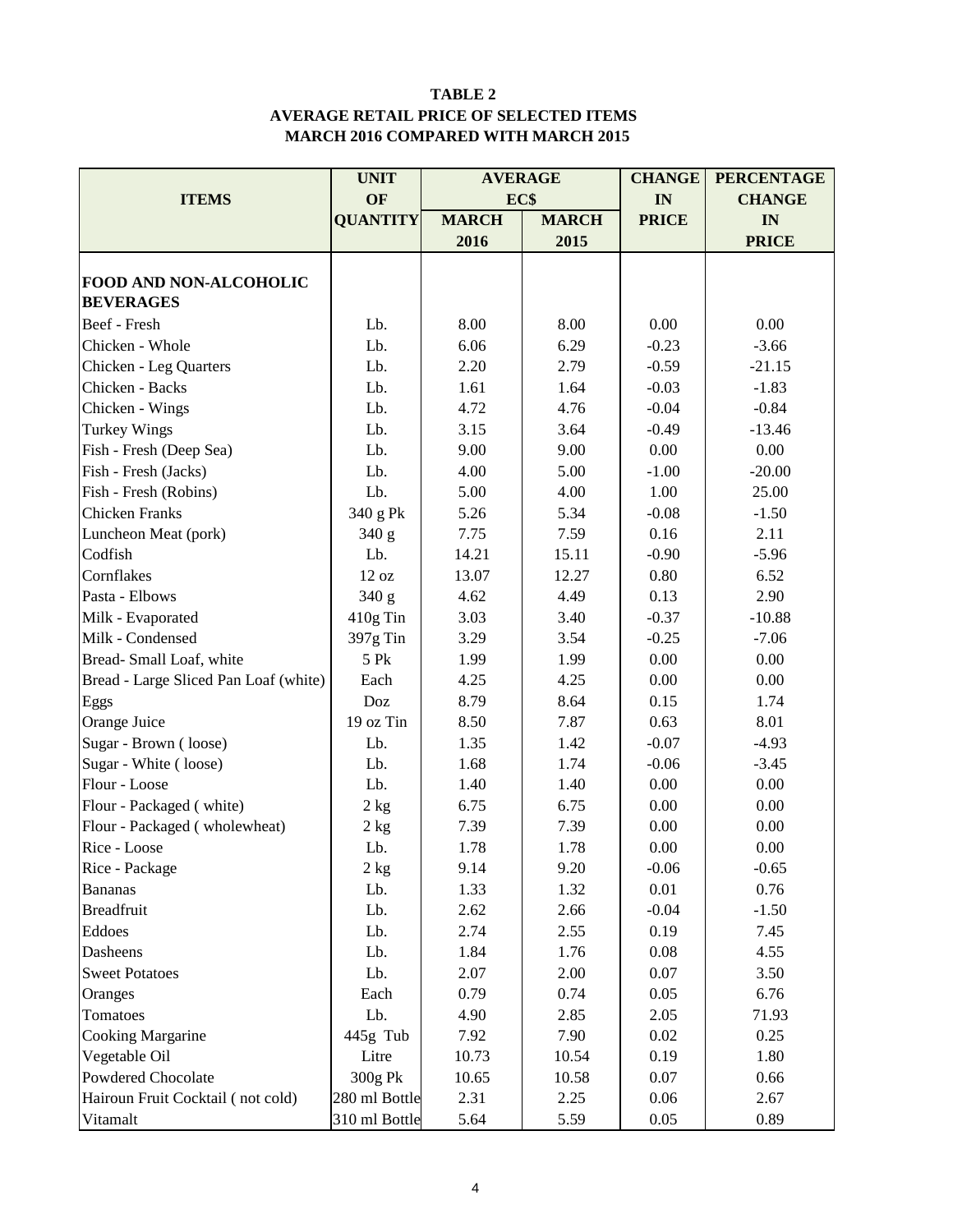#### **TABLE 2 Cont'd AVERAGE RETAIL PRICE OF SELECTED ITEMS MARCH 2016 COMPARED WITH MARCH 2015**

|                                               | <b>UNIT</b>     |              | <b>AVERAGE PRICE</b> | <b>CHANGE</b> | <b>PERCENTAGE</b> |
|-----------------------------------------------|-----------------|--------------|----------------------|---------------|-------------------|
| <b>ITEMS</b>                                  | OF              | EC\$         |                      | IN            | <b>CHANGE</b>     |
|                                               | <b>QUANTITY</b> | <b>MARCH</b> | <b>MARCH</b>         | <b>PRICE</b>  | IN                |
|                                               |                 | 2016         | 2015                 |               | <b>PRICE</b>      |
|                                               |                 |              |                      |               |                   |
| ALCOHOLIC BEVERAGES, TOBACCO                  |                 |              |                      |               |                   |
| <b>&amp; NARCOTICS</b>                        |                 |              |                      |               |                   |
| Rum - Local (White)                           | 750 ml Bot.     | 29.02        | 29.02                | 0.00          | 0.00              |
| Beer - Local                                  | 280 ml Bot.     | 4.61         | 4.48                 | 0.13          | 2.90              |
| Cigarettes                                    | Pkt. $(10)$     | 3.92         | 3.46                 | 0.46          | 13.29             |
| Table wine (local)                            | 26 oz Bot.      | 18.79        | 18.58                | 0.21          | 1.13              |
| <b>CLOTHING &amp; FOOTWEAR</b>                |                 |              |                      |               |                   |
| Textile material - Terelyne                   | Yd.             | 47.95        | 47.95                | 0.00          | 0.00              |
| Textile material - Linen                      | Yd.             | 17.95        | 17.95                | 0.00          | 0.00              |
| Men's Shirts - Long Sleeve                    | Each            | 69.95        | 69.95                | 0.00          | 0.00              |
| Men's Jeans (long) - size 30                  | Each            | 49.95        | 39.95                | 10.00         | 25.03             |
| Men's Shoes -Formal                           | Pair            | 79.79        | 79.95                | $-0.16$       | $-0.20$           |
| Women's Shoes - Formal                        | Pair            | 89.77        | 110.00               | $-20.23$      | $-18.39$          |
| Women's 2Pc Skirtsuit (polyester) large       | Each            | 100.00       | 100.00               | 0.00          | 0.00              |
| Women's Blouse (cotton/Spandex)               | Each            | 29.95        | 25.00                | 4.95          | 19.80             |
| HOUSING, WATER, ELECTRICITY                   |                 |              |                      |               |                   |
| <b>GAS AND OTHER FUELS</b>                    |                 |              |                      |               |                   |
| Rent:                                         |                 |              |                      |               |                   |
| Unfurnished House -2 Bedrooms                 | Month           | 567.86       | 546.43               | 21.43         | 3.92              |
| Unfurnished House -3 Bedrooms                 | Month           | 612.50       | 612.50               | 0.00          | 0.00              |
| Furnished Apartment - 2 Bedrooms              | Month           | 791.67       | 791.67               | 0.00          | 0.00              |
| Cement - Portland (grey)                      | 94 Lbs          | 24.90        | 24.90                | 0.00          | 0.00              |
| Galvanise Sheets 10 ft.                       | Length          | 86.62        | 86.38                | 0.24          | 0.28              |
| Oil Paint                                     | Gallon          | 105.00       | 105.00               | 0.00          | 0.00              |
| Lumber -Dressed Treated Yellow Pine (1x12x12) | Length          | 68.30        | 68.07                | 0.23          | 0.34              |
| Water - Consumption Charge                    | 5000 Gallons    | 37.50        | 37.50                | 0.00          | 0.00              |
| Kerosene                                      | Gallon          | 8.33         | 12.40                | $-4.07$       | $-32.82$          |
| Charcoal                                      | Sack            | 40.00        | 40.00                | 0.00          | 0.00              |
| <b>Cooking Gas</b>                            | 20 Lb. Cyl.     | 31.25        | 31.25                | 0.00          | 0.00              |
| <b>Electricity Consumption Charge</b>         | <b>140 KWH</b>  | 99.41        | 110.08               | $-10.67$      | $-9.69$           |
|                                               |                 |              |                      |               |                   |
| <b>FURNISHING, HOUSEHOLD</b>                  |                 |              |                      |               |                   |
| <b>EQUIPMENT AND HOUSEHOLD</b>                |                 |              |                      |               |                   |
| <b>MAINTENANCE</b>                            |                 |              |                      |               |                   |
| Bed - Cherry 54"x75"                          | Each            | 1,162.50     | 1,162.50             | 0.00          | 0.00              |
| Double size sheets - coloured/cotton          | Each            | 125.00       | 88.80                | 36.20         | 40.77             |
| Frying Pan - 12" - non-stick                  | Each            | 52.76        | 52.76                | 0.00          | 0.00              |
| <b>Laundry Soap</b>                           | Each            | 1.16         | 1.14                 | 0.02          | 1.75              |
| Electrical Bulb - 60W                         | Each            | 5.96         | 5.93                 | 0.03          | 0.51              |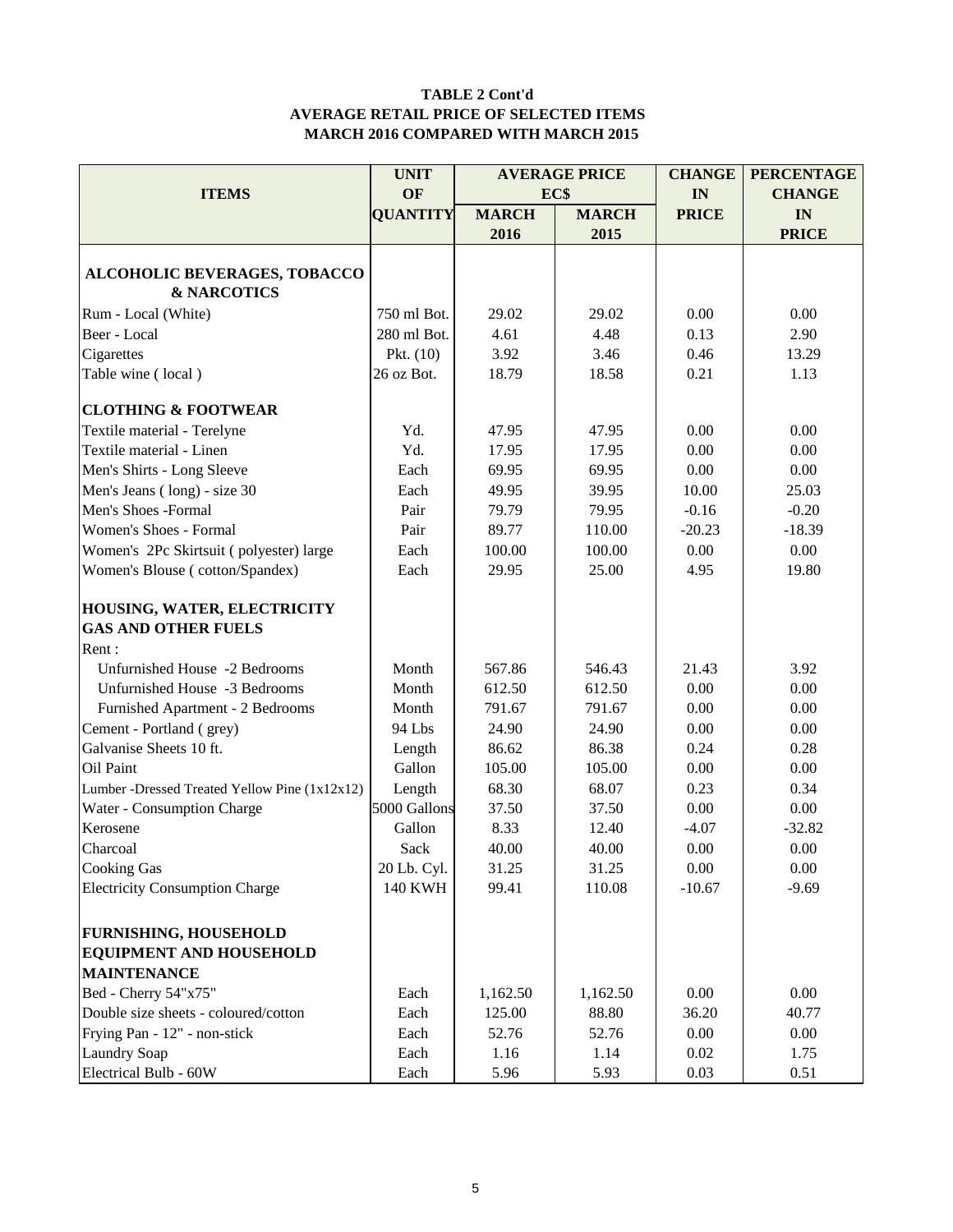#### **TABLE 2 Cont'd AVERAGE RETAIL PRICE OF SELECTED ITEMS MARCH 2016 COMPARED WITH MARCH 2015**

|                                              | <b>UNIT</b>     |              | <b>AVERAGE PRICE</b> | <b>CHANGE</b> | <b>PERCENTAGE</b> |  |
|----------------------------------------------|-----------------|--------------|----------------------|---------------|-------------------|--|
| <b>ITEMS</b>                                 | OF              | EC\$         |                      | IN            | <b>CHANGE</b>     |  |
|                                              | <b>QUANTITY</b> | <b>MARCH</b> | <b>MARCH</b>         | <b>PRICE</b>  | IN                |  |
|                                              |                 | 2016         | 2015                 |               | <b>PRICE</b>      |  |
|                                              |                 |              |                      |               |                   |  |
| <b>HEALTH</b>                                |                 |              |                      |               |                   |  |
| Doctor's Fee - Gynaecologist                 | Visit           | 60.00        | 60.00                | 0.00          | 0.00              |  |
| Eye Care                                     | Test            | 100.00       | 100.00               | 0.00          | 0.00              |  |
| Hospitalisation (Private Ward)               | Day             | 75.00        | 75.00                | 0.00          | 0.00              |  |
| Drug for Hypertension                        | Month supply    | 3.50         | 3.50                 | 0.00          | 0.00              |  |
| Drug for Diabetes                            | Month supply    | 12.57        | 13.70                | $-1.13$       | $-8.25$           |  |
| Cough, Cold Preparation                      | 125 ml.         | 15.42        | 15.58                | $-0.16$       | $-1.03$           |  |
| Dental Care                                  | Visit           | 123.33       | 116.67               | 6.66          | 5.71              |  |
| Chest X-ray                                  | Test            | 120.00       | 120.00               | 0.00          | 0.00              |  |
|                                              |                 |              |                      |               |                   |  |
| <b>TRANSPORT</b>                             |                 |              |                      |               |                   |  |
| Petrol - Unleaded                            | Gallon          | 10.30        | 10.56                | $-0.26$       | $-2.46$           |  |
| Vehicle License (car) - not exd. 2000 lbs    | Year            | 470.00       | 470.00               | 0.00          | 0.00              |  |
| Bus Fare - Mesopotamia                       | One Way         | 3.00         | 3.00                 | 0.00          | $0.00\,$          |  |
| Boat Fare - Bequia                           | One Way         | 25.00        | 25.00                | 0.00          | 0.00              |  |
|                                              |                 |              |                      |               |                   |  |
| <b>COMMUNICATION</b>                         |                 |              |                      |               |                   |  |
| Telephone Service - rental of line- domestic | Month           | 23.46        | 23.46                | 0.00          | 0.00              |  |
| Telephone - Consumption Charge               | 226 Units       | 18.08        | 18.08                | 0.00          | 0.00              |  |
| <b>Internet Charge</b>                       | Month           | 101.70       | 101.70               | 0.00          | 0.00              |  |
| Fixed Line Domestic Rate - peak              | Minute          | 0.08         | 0.08                 | 0.00          | 0.00              |  |
| Mobile to Mobile - domestic                  | Minute          | 0.78         | 0.80                 | $-0.02$       | $-2.50$           |  |
|                                              |                 |              |                      |               |                   |  |
| <b>RECREATION AND CULTURE</b>                |                 |              |                      |               |                   |  |
| Television 26 " Flat panel                   | Each            | 1,989.25     | 1,999.00             | $-82.20$      | $-4.11$           |  |
| Cable TV Basic Charge                        | Month           | 74.75        | 74.75                | $-175.25$     | $-234.45$         |  |
| Laptop Computer -13.3 " screen 2 GB          | Each            | 3,813.54     | 3,832.24             | 3810.25       | 99.43             |  |
| Desktop Computer - 14" Monitor 3 GB          | Each            | 2,061.34     | 2,071.45             | 2041.34       | 98.55             |  |
| Car Remote Control                           | Each            | 250.00       | 250.00               | 0.00          | 0.00              |  |
| Dog Food (Canned)                            | 374 g Tin       | 3.49         | 3.29                 | 3.49          | 106.08            |  |
| Dance Admission to Night Club                | Per Person      | 20.00        | 20.00                | 20.00         | 100.00            |  |
| Carnival costume and Band Fees (Adult)       | Each            | 275.00       | 250.00               | 275.00        | 110.00            |  |
|                                              |                 |              |                      |               |                   |  |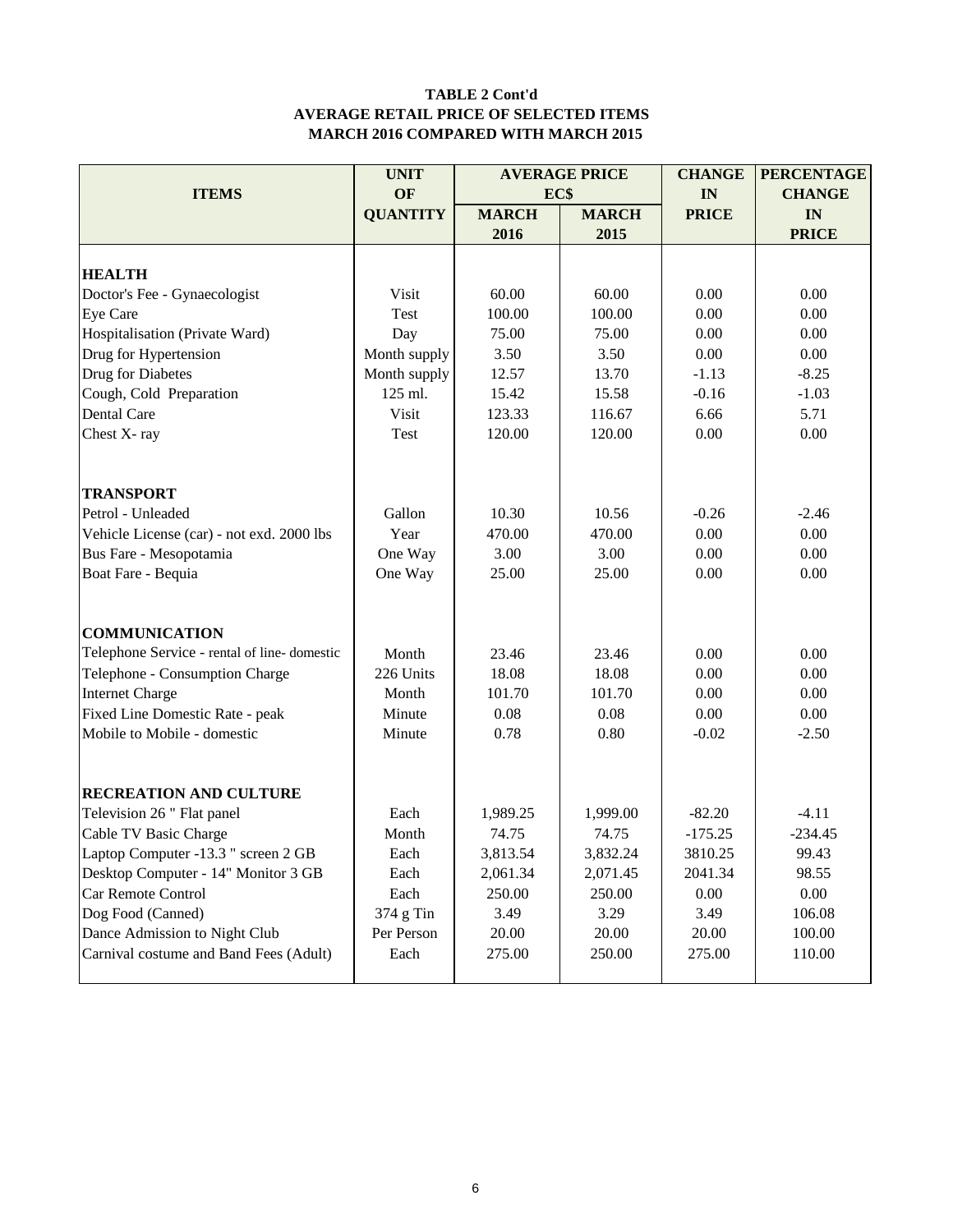#### **TABLE 2 Cont'd AVERAGE RETAIL PRICE OF SELECTED ITEMS MARCH 2016 COMPARED WITH MARCH 2015**

|                                     | <b>UNIT</b>      |              | <b>AVERAGE PRICE</b> | <b>CHANGE</b> | <b>PERCENTAGE</b> |
|-------------------------------------|------------------|--------------|----------------------|---------------|-------------------|
| <b>ITEMS</b>                        | OF               |              | EC\$                 | IN            | <b>CHANGE</b>     |
|                                     | <b>QUANTITY</b>  | <b>MARCH</b> | <b>MARCH</b>         | <b>PRICE</b>  | IN                |
|                                     |                  | 2016         | 2015                 |               | <b>PRICE</b>      |
|                                     |                  |              |                      |               |                   |
| <b>EDUCATION</b>                    |                  |              |                      |               |                   |
| Pre-Primary - Private               | Month            | 205.00       | 205.00               | 0.00          | 0.00              |
| Primary School Fee - Private        | Term             | 825.00       | 650.00               | 175.00        | 26.92             |
| Secondary School Fee - Private      | Term             | 100.00       | 100.00               | 0.00          | 0.00              |
| Newspaper - Local                   | Each             | 1.50         | 1.50                 | 0.00          | 0.00              |
| Exercise Book - Primary - 24 leaves | Each             | 0.86         | 0.85                 | 0.01          | 1.18              |
| <b>Lead Pencils</b>                 | Each             | 0.87         | 0.92                 | $-0.05$       | $-5.43$           |
| Mathematics Textbook - From 4       | Each             | 79.72        | 80.16                | $-0.44$       | $-0.55$           |
| Tuition for local evening classes   | Per Subject      | 100.00       | 100.00               | 0.00          | 0.00              |
|                                     |                  |              |                      |               |                   |
| <b>RESTAURANTS AND HOTELS</b>       |                  |              |                      |               |                   |
| Chicken Lunch - regular             | Each             | 13.86        | 13.86                | 0.00          | 0.00              |
| Fish Lunch - regular                | Each             | 13.86        | 15.10                | $-1.24$       | $-8.21$           |
| Fast Food - 2 Pc Chicken and Fries  | Each             | 16.85        | 16.85                | 0.00          | 0.00              |
|                                     |                  |              |                      |               |                   |
| <b>MISCELLANEOUS GOODS</b>          |                  |              |                      |               |                   |
| <b>AND SERVICES</b>                 |                  |              |                      |               |                   |
| <b>Toilet Soap</b>                  | 125g             | 3.50         | 3.46                 | 0.04          | 1.16              |
| Toothpaste                          | 130g Tube        | 9.06         | 9.18                 | $-0.12$       | $-1.31$           |
| Men's Haircut                       | <b>Visit</b>     | 10.00        | 10.00                | 0.00          | 0.00              |
| Women's Hairdressing (Relaxer)      | Visit            | 64.81        | 64.81                | 0.00          | 0.00              |
| Disposable Diapers (medium)         | 10 per Pk.       | 12.81        | 12.78                | 0.03          | 0.23              |
| Health Insurance - Group (family)   | $\geq$ 3 Persons | 307.00       | 307.00               | 0.00          | 0.00              |
| Legal Expenses (Affidavit)          | Fee              | 250.00       | 250.00               | 0.00          | 0.00              |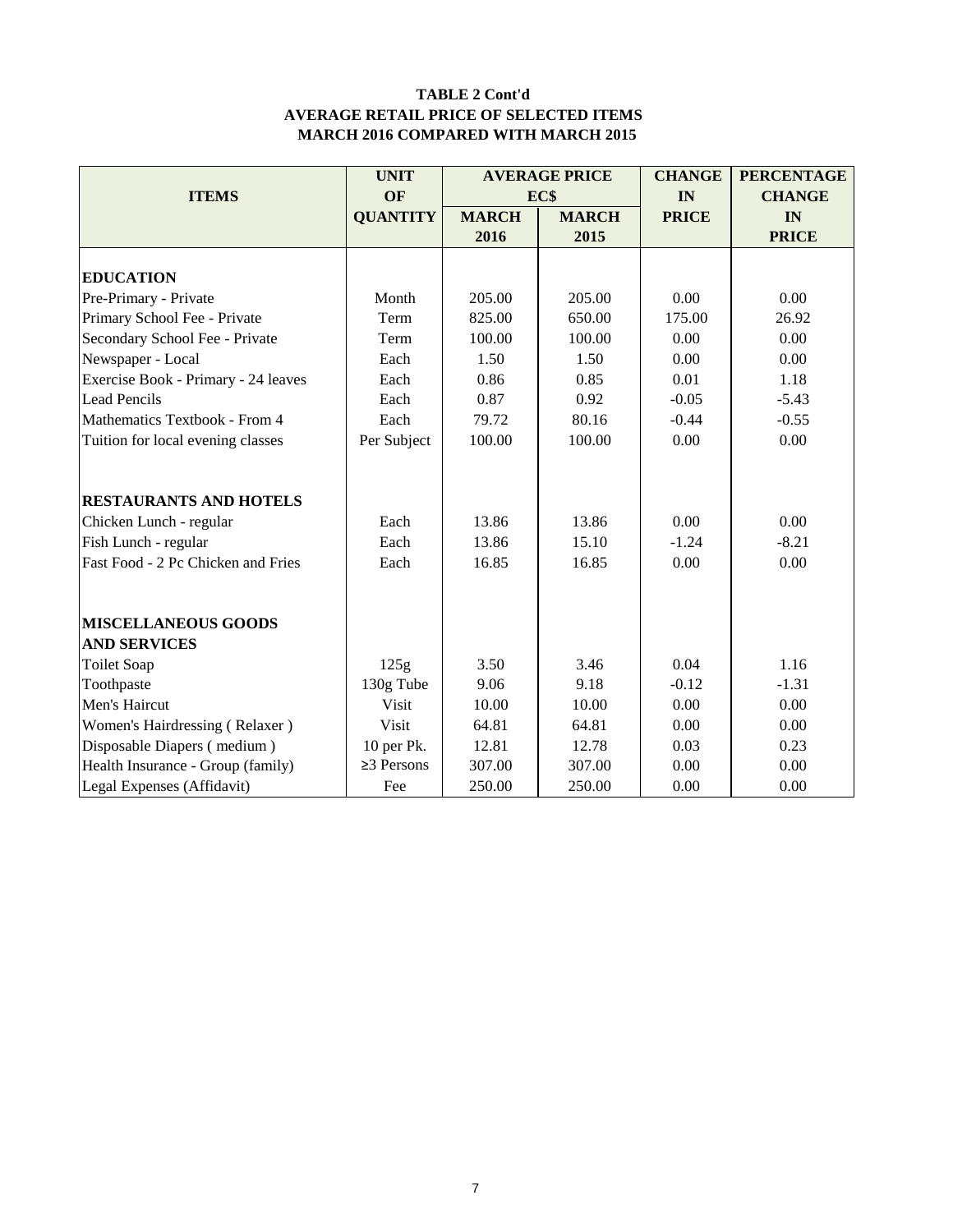#### **TABLE 3 THE CONSUMER PRICE INDEX BY MAIN GROUPS JANUARY 2010 = 100**

| <b>GROUPS</b>                                                     | <b>WEIGHT</b> | <b>FEBRUARY</b> | <b>MARCH</b> | <b>MARCH</b> | PERCENTAGE CHANGE<br><b>OVER PREVIOUS:</b> |                             |  |
|-------------------------------------------------------------------|---------------|-----------------|--------------|--------------|--------------------------------------------|-----------------------------|--|
|                                                                   |               | 2016            | 2016         | 2015         | <b>MONTH</b><br><b>FEBRUARY</b>            | <b>YEAR</b><br><b>MARCH</b> |  |
| 01. Food and Non-Alcoholic Beverages                              | 21.91         | 109.6           | 109.2        | 111.9        | $-0.4$                                     | $-2.4$                      |  |
| 02. Alcoholic Beverages, Tobacco & Narcotics                      | 3.87          | 112.5           | 112.6        | 109.6        | 0.1                                        | 2.7                         |  |
| 03. Clothing and Footwear                                         | 3.22          | 104.5           | 104.5        | 102.8        | 0.0                                        | 1.7                         |  |
| 04. Housing, Water, Electricity, Gas and other<br>Fuels           | 30.06         | 96.7            | 97.3         | 98.8         | 0.6                                        | $-1.5$                      |  |
| 05. Furnishings, Household Equipment and<br>Household Maintenance | 6.59          | 102.2           | 102.2        | 101.3        | 0.0                                        | 0.9                         |  |
| 06. Health                                                        | 1.79          | 108.0           | 107.8        | 104.0        | $-0.2$                                     | 3.7                         |  |
| 07. Transport                                                     | 11.84         | 115.9           | 116.3        | 119.9        | 0.3                                        | $-3.0$                      |  |
| 08. Communication                                                 | 9.41          | 106.3           | 106.3        | 102.0        | 0.0                                        | 4.2                         |  |
| 09. Recreation and Culture                                        | 3.81          | 103.1           | 103.2        | 102.6        | 0.1                                        | 0.6                         |  |
| 10. Education                                                     | 1.32          | 108.5           | 108.5        | 109.0        | 0.0                                        | $-0.5$                      |  |
| 11. Restaurants and Hotels                                        | 1.87          | 102.4           | 102.4        | 103.3        | 0.0                                        | $-0.9$                      |  |
| 12. Miscellaneous Goods and Services                              | 4.31          | 101.3           | 101.3        | 101.1        | 0.0                                        | 0.2                         |  |
| <b>ALL ITEMS</b>                                                  | 100.00        | 104.6           | 104.8        | 105.5        | 0.2                                        | $-0.7$                      |  |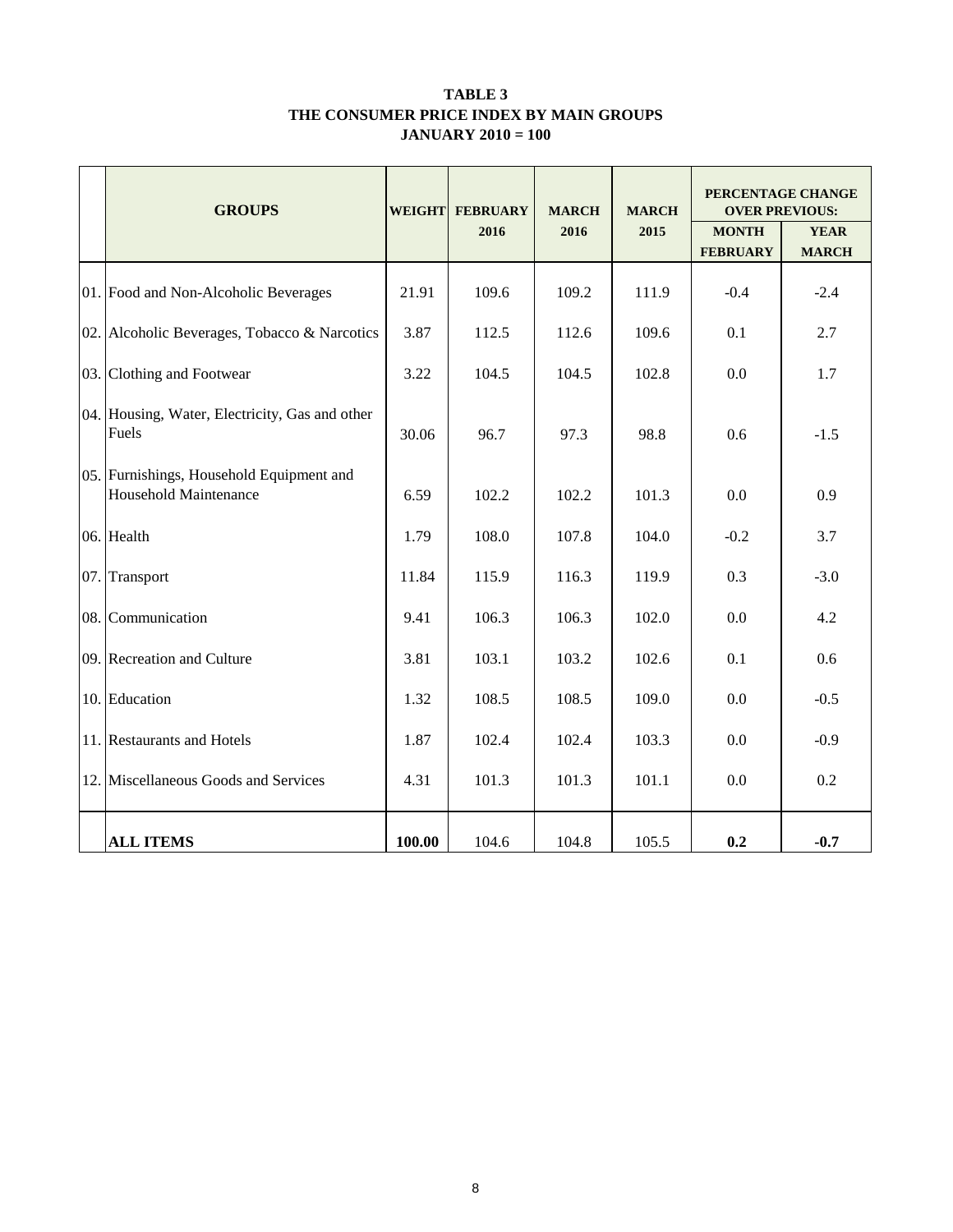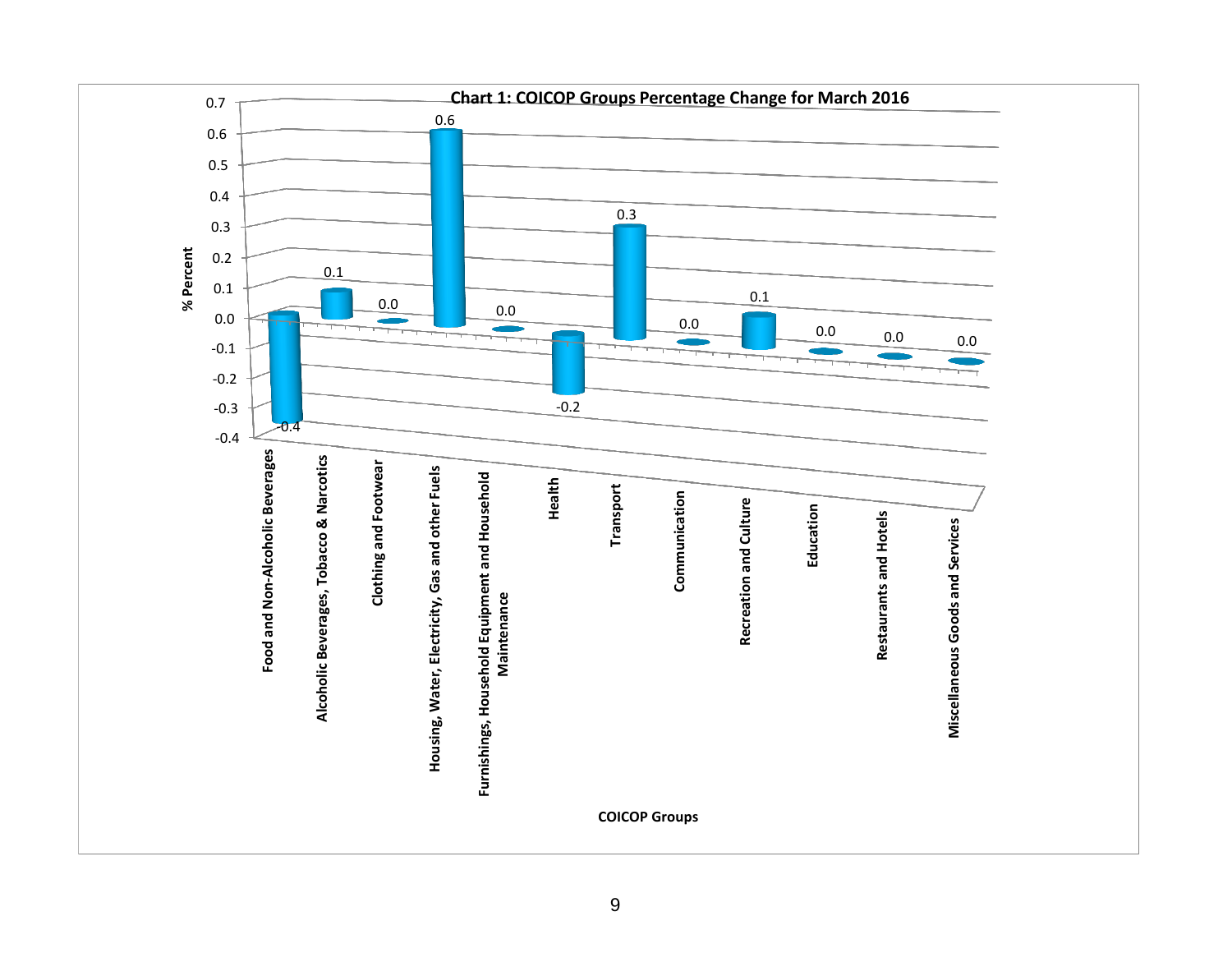#### **CONTRIBUTION TO CHANGE TABLE 4 THE CONSUMER PRICE INDEX BY MAIN GROUPS JANUARY 2010 = 100**

|    |                                                               |               |                 |              |               |                | <b>Cost Weight</b> | <b>Change</b> in | <b>Contribution</b> |
|----|---------------------------------------------------------------|---------------|-----------------|--------------|---------------|----------------|--------------------|------------------|---------------------|
|    | <b>GROUPS</b>                                                 | <b>WEIGHT</b> | <b>FEBRUARY</b> | <b>MARCH</b> | Percentage    | <b>JANUARY</b> | <b>FEBRUARY</b>    | Cost             | to                  |
|    |                                                               |               | 2016            | 2016         | <b>Change</b> | 2016           | 2016               | Weight           | <b>Change</b>       |
|    |                                                               |               |                 |              |               |                |                    |                  | $\frac{0}{0}$       |
|    | 1. Food and Non-Alcoholic Beverages                           | 21.91         | 109.6           | 109.2        | $-0.4$        | 2,401.34       | 2,392.57           | $-8.8$           | $-43.8$             |
| 2. | Alcoholic Beverages, Tobacco & Narcotics                      | 3.87          | 112.5           | 112.6        | 0.1           | 435.38         | 435.76             | $0.4\,$          | 1.9                 |
| 3. | Clothing and Footwear                                         | 3.22          | 104.5           | 104.5        | 0.0           | 336.49         | 336.49             | 0.0              | 0.0                 |
|    | 4. Housing, Water, Electricity, Gas and other<br>Fuels        | 30.06         | 96.7            | 97.3         | 0.6           | 2,906.80       | 2,924.84           | 18.0             | 90.2                |
| 5. | Furnishings, Household Equipment and<br>Household Maintenance | 6.59          | 102.2           | 102.2        | 0.0           | 673.50         | 673.50             | 0.0              | 0.0                 |
| 6. | Health                                                        | 1.79          | 108.0           | 107.8        | $-0.2$        | 193.32         | 192.96             | $-0.4$           | $-1.8$              |
| 7. | Transport                                                     | 11.84         | 115.9           | 116.3        | 0.3           | 1,372.26       | 1,376.99           | 4.7              | 23.7                |
| 8. | Communication                                                 | 9.41          | 106.3           | 106.3        | 0.0           | 1,000.28       | 1,000.28           | $0.0\,$          | 0.0                 |
| 9. | Recreation and Culture                                        | 3.81          | 103.1           | 103.2        | 0.1           | 392.81         | 393.19             | $0.4\,$          | 1.9                 |
|    | 10. Education                                                 | 1.32          | 108.5           | 108.5        | $0.0\,$       | 143.22         | 143.22             | $0.0\,$          | $0.0\,$             |
|    | 11. Restaurants and Hotels                                    | 1.87          | 102.4           | 102.4        | 0.0           | 191.49         | 191.49             | 0.0              | $0.0\,$             |
|    | 12. Miscellaneous Goods and Services                          | 4.31          | 101.3           | 101.3        | 0.0           | 436.60         | 436.60             | 0.0              | $0.0\,$             |
|    | <b>ALL ITEMS</b>                                              | 100.00        | 104.6           | 104.8        | 0.2           | 10,460.00      | 10,480.00          | 20.0             | 100.0               |